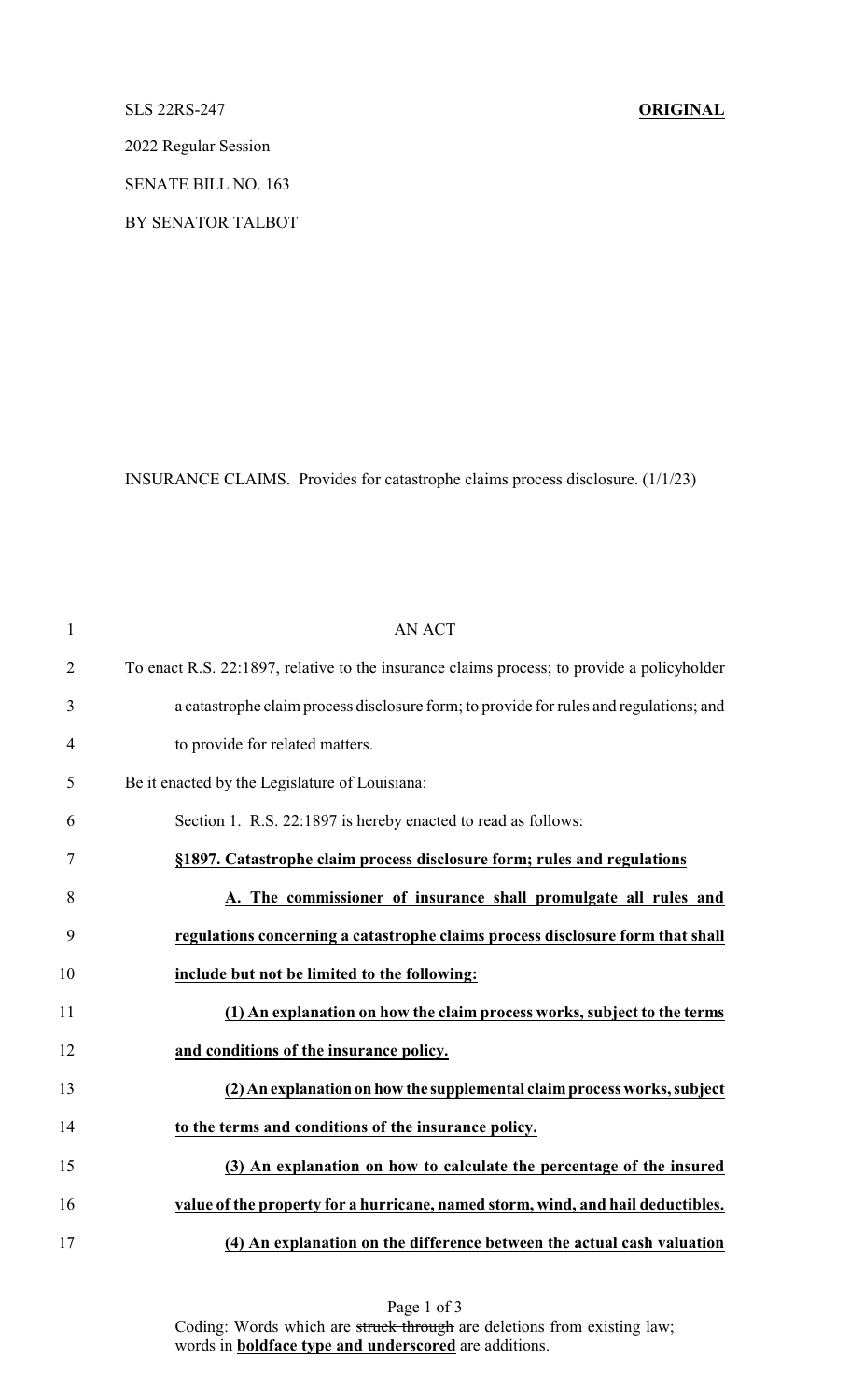| $\mathbf{1}$   | and the replacement cost valuation.                                                |
|----------------|------------------------------------------------------------------------------------|
| $\overline{2}$ | (5) The rights and protections a policyholder has under state law.                 |
| 3              | (6) An explanation on the duties a policyholder has in order to settle an          |
| 4              | insurance claim.                                                                   |
| 5              | (7) An explanation of what a policyholder needs to properly document               |
| 6              | an insurance claim.                                                                |
| 7              | (8) An explanation of the procedure a policyholder must follow to file a           |
| 8              | complaint with the department if the policyholder is not satisfied with either the |
| 9              | claim process or the claim settlement.                                             |
| 10             | B.(1) If the governor declares a state of emergency pursuant to R.S.               |
| 11             | 29:724, an insurer settling a property insurance claim that arises out of a state  |
| 12             | of emergency shall send to a policyholder filing a property insurance claim, the   |
| 13             | catastrophe claim process disclosure form promulgated by the commissioner.         |
| 14             | (2) The insurer shall send the catastrophe claim process disclosure form           |
| 15             | to the policyholder no later than the initial investigation of the claim by an     |
| 16             | adjuster. The disclosure form may be sent by United States mail, electronic        |
| 17             | delivery, or hand delivery.                                                        |
| 18             | C. Nothing in this Section shall be construed to provide any policyholder          |
| 19             | with a civil cause of action.                                                      |
| 20             | Section 2. This Act shall become effective on January 1, 2023.                     |
|                |                                                                                    |

The original instrument and the following digest, which constitutes no part of the legislative instrument, were prepared by Beth O'Quin.

SB 163 Original 2022 Regular Session Talbot

DIGEST

Proposed law requires the commissioner to promulgate certain rules and regulations relative to a catastrophe claim process disclosure form that includes but is not limited to the following:

- (1) Explains how the claim process works, subject to the terms and conditions of the insurance policy.
- (2) Explains how the supplemental claim process works, subject to the terms and conditions of the insurance policy.
- (3) Explains how to calculate the percentage of the insured value of the property for a

Page 2 of 3

Coding: Words which are struck through are deletions from existing law; words in **boldface type and underscored** are additions.